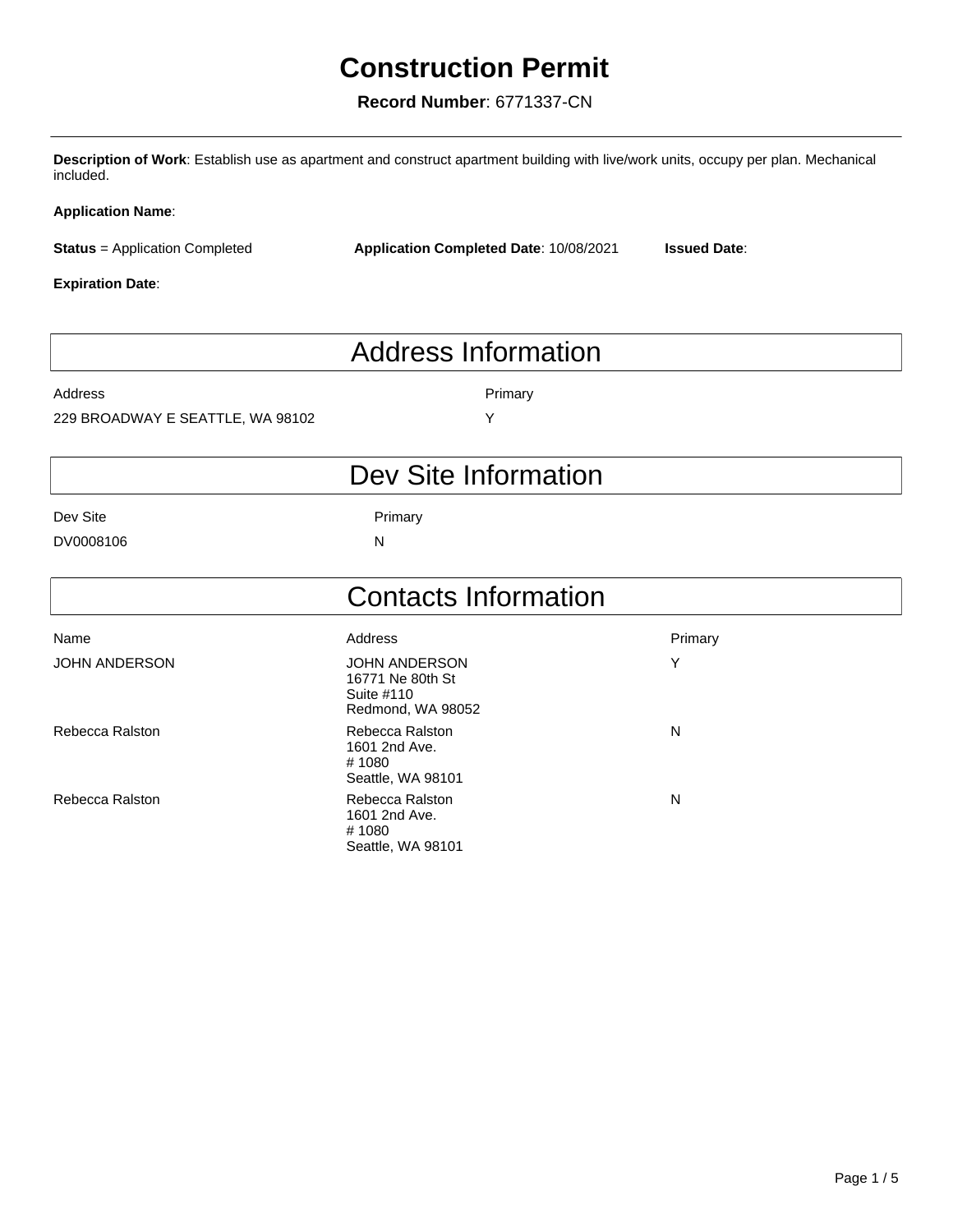## Attached Documents Information

| Document Name                                                           | Document Group and Category                                                   | Document Upload Date |
|-------------------------------------------------------------------------|-------------------------------------------------------------------------------|----------------------|
| Geotechnical Report.pdf                                                 | <b>SDCI INT CONSTRUCTION/Geotechnical Report</b>                              | 09/06/2021           |
| Correspondence.pdf                                                      | SDCI INT GENERAL/Correspondence                                               | 09/06/2021           |
| <b>Statement of Financial</b><br>Responsibility/Agent Authorization.pdf | SDCI INT GENERAL/Statement of Financial<br>Responsibility/Agent Authorization | 09/06/2021           |
| King County Sewage Treatment<br>Capacity Charge Form.pdf                | SDCI_INT_DRAINAGE/King County Sewage Treatment<br>Capacity Charge Form        | 09/06/2021           |
| Calculations-Structural.pdf                                             | <b>SDCI INT CONSTRUCTION/Calculations-Structural</b>                          | 09/06/2021           |
| Calculations-Structural.pdf                                             | SDCI INT CONSTRUCTION/Calculations-Structural                                 | 09/06/2021           |
| Drainage Report.pdf                                                     | SDCI INT DRAINAGE/Drainage Report                                             | 09/06/2021           |
| Memorandum of Drainage Control.pdf                                      | SDCI INT DRAINAGE/Memorandum of Drainage Control                              | 09/06/2021           |
| Fee Estimator.xls                                                       | <b>SDCI INT CONSTRUCTION/Fee Estimator</b>                                    | 09/06/2021           |
| Calculations-Other.pdf                                                  | SDCI INT CONSTRUCTION/Calculations-Other                                      | 09/06/2021           |
| Plan Set.pdf                                                            | SDCI INT CONSTRUCTION/Plan Set                                                | 09/06/2021           |
|                                                                         |                                                                               |                      |

# Application/Permit Information

#### **PERMIT APPLICATION COMMON**

| <b>Work Location</b>                              | The entire site |
|---------------------------------------------------|-----------------|
| Work in the Right of Way (street/alley) Required? | N٥              |
| <b>Property Type</b>                              | Multifamily     |
| Project Value                                     | 18000000        |
| PERMIT TRACKING COMMON                            |                 |
| <b>Review Level</b>                               | Full C          |
| <b>Application Completed Date</b>                 | 10/08/2021      |
| <b>CONSTRUCTION VALUATION INFO</b>                |                 |
| Intake Valuation: New                             | 9817784         |
| Intake Valuation: Alteration                      | $\Omega$        |
| Intake Valuation: Total                           | 9817784         |
| <b>Issuance Valuation: Total</b>                  | 0               |
| <b>INTERDEPARTMENTAL COORDINATION</b>             |                 |
| <b>SDOT Concept Approval</b>                      | <b>CHECKED</b>  |
| <b>SDOT SIP PM</b>                                | KT              |
| <b>BUILDING CODE INFO</b>                         |                 |
| <b>Building Code - Design</b>                     | 2018 SBC        |
| <b>Substantial Alteration</b>                     | <b>No</b>       |
| Change in Envelope                                | <b>No</b>       |
| <b>Action Type</b>                                | <b>New</b>      |
| # of Existing Above-Grade Stories                 | 2               |
| # of Existing Below-Stories                       | 1               |
| # of Proposed Above-Grade Stories                 | $\overline{7}$  |
| # of Proposed Below-Grade Stories                 | 1               |
| # of Mezzanines                                   | 0               |
| High-Rise                                         | <b>No</b>       |
| Change of Building Code Use/Occupancy             | Yes             |
| <b>Existing Use</b>                               | Assembly        |
| <b>Existing Occupancy</b>                         | A-2 Restaurant  |
| <b>New Standard Plans</b>                         | <b>No</b>       |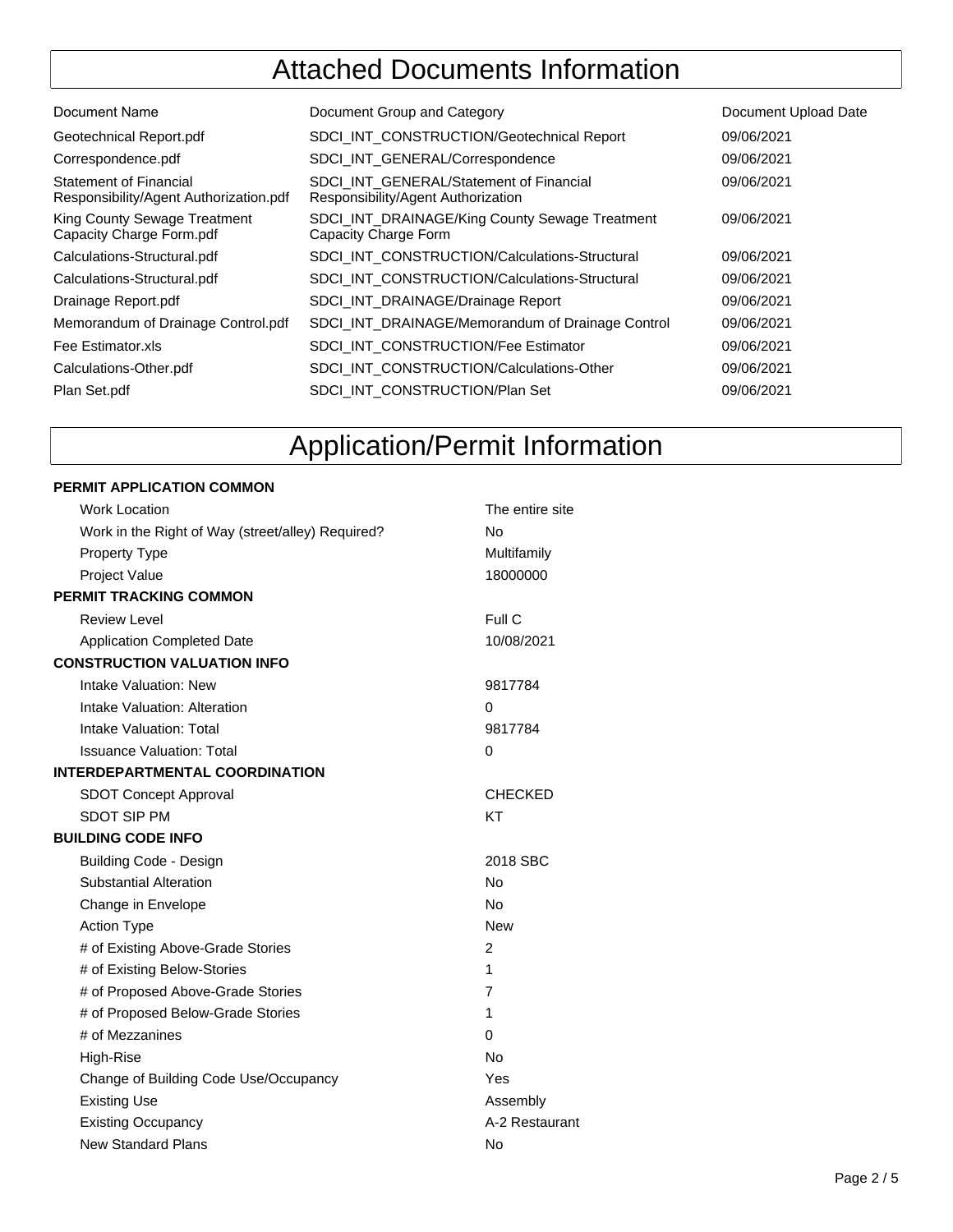| Certificate of Occupancy Required          | Yes                                           |
|--------------------------------------------|-----------------------------------------------|
| <b>GROUND DISTURBANCE</b>                  |                                               |
| In ECA?                                    | No                                            |
| New and Replaced Hard Surface > 750 sq ft? | Yes                                           |
| Disturbance Threshold                      | Yes                                           |
| PASV Required This Permit?                 | Yes                                           |
| <b>PASV Authorization</b>                  |                                               |
| <b>Foundation Type</b>                     | Piles                                         |
| LDA Type                                   | 5: >5000 sq/ft                                |
| <b>LAND USE STREET ELEMENTS</b>            |                                               |
| Number of Curb Cuts This Permit            | $\mathbf 0$                                   |
| <b>PARKING</b>                             |                                               |
| # of Existing Onsite Parking               | 4                                             |
| # of Existing Offsite Parking              | 0                                             |
| # of Existing Accessible Parking           | 0                                             |
| # of Proposed Onsite Parking               | 0                                             |
| # of Proposed Offsite Parking              | 0                                             |
| # of Proposed Accessible Parking           | 0                                             |
| # of Existing Bicycle Parking Spots        | 0                                             |
| # of Proposed Bicycle Parking Spots        | 90                                            |
| <b>SDCI TREES</b>                          |                                               |
| Is Tree Tracking Completed                 | No                                            |
| <b>TRAO</b>                                |                                               |
| <b>Residential Unit Occupancy</b>          | Some/All Units Occupied by Residential Tenant |
| <b>TRAO Notification Date</b>              | 10/08/2021                                    |
| <b>FIRE PROTECTION SYSTEMS</b>             |                                               |
| Sprinklers NFPA 13                         | <b>No</b>                                     |
| <b>MECHANICAL CODE</b>                     |                                               |
| HVAC Mechanical System Included            | Yes                                           |
| <b>ENERGY CODE</b>                         |                                               |
| <b>Building Portion Unheated</b>           | No                                            |
| <b>Compliance Category</b>                 | Residential                                   |
| Commercial Kitchen Hood Exhaust System     | Yes                                           |
| Fume Hood                                  | Yes                                           |
| Spray Paint Booth                          | No                                            |
| <b>SPECIAL PROGRAMS</b>                    |                                               |
| <b>Opportunity Zone Funded Project</b>     | No                                            |

#### **HOUSING UNITS**

| Type of               | # of Units | # of Units     | # of Units | # of Sleeping |
|-----------------------|------------|----------------|------------|---------------|
| Housing Unit Existing |            | <b>Removed</b> | Added      | Rooms         |
| Apartment             |            | 190            | 190        | 190           |

#### **GIS ZONING**

| Cone |
|------|
| 5    |
| 1)   |

#### **GIS OVERLAY DISTRICTS**

| Layer    | <b>Value</b> |
|----------|--------------|
| Council  |              |
| District |              |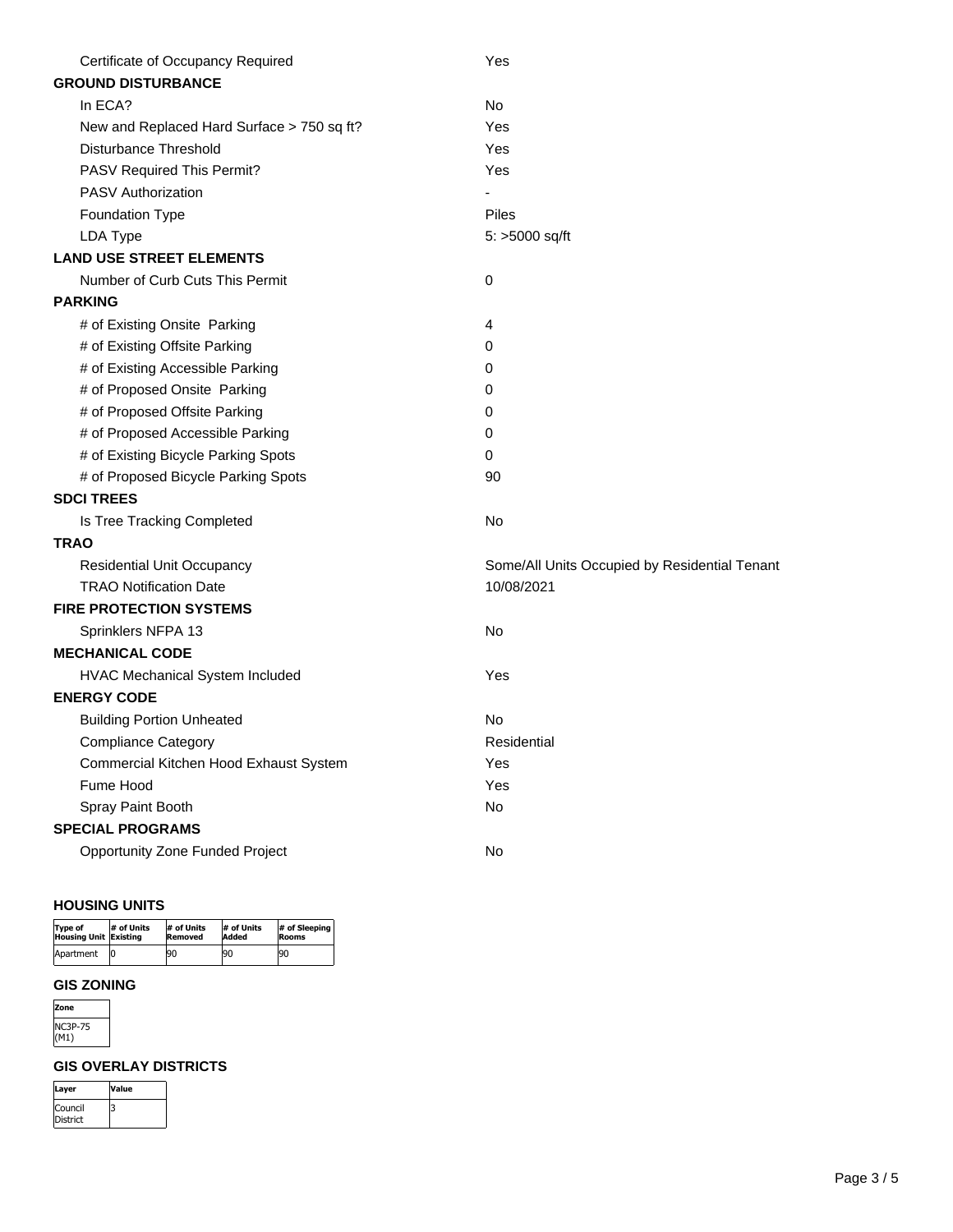| Layer                                              | Value                                |
|----------------------------------------------------|--------------------------------------|
| <b>DESIGN RE</b><br><b>VIEW GUID</b><br>ELINE AREA | Yes, Capitol<br>Hill                 |
| <b>URBAN VILL Yes, First</b><br>AGE                | Hill/Capitol<br>Hill Urban<br>Center |
| MHA_ZONIN Yes, (NC3P-<br>G                         | 75 (M1))                             |

### **REQUIRED DOCUMENTS**

| <b>Document</b><br>Type                                                          | <b>Record Stage Number</b> | Required | Must be<br>lrecorded? | Recordina<br>Number | Date<br><b>Received for</b><br>Recording | Date Sent to<br><b>KC</b> for<br>Recording | Recording<br>Date | <b>Description</b> |
|----------------------------------------------------------------------------------|----------------------------|----------|-----------------------|---------------------|------------------------------------------|--------------------------------------------|-------------------|--------------------|
| <b>HELD</b><br>Approved<br>Plan Set                                              | Ready for<br>lIssuance     |          | lNo                   |                     |                                          |                                            |                   |                    |
| Plan Set                                                                         | Ready for<br>Intake        |          | No                    |                     |                                          |                                            |                   |                    |
| Statement of Ready for<br>Financial<br>Responsibilit<br>y/Agent<br>Authorization | Intake                     |          | No                    |                     |                                          |                                            |                   |                    |
| Salvage<br>Assessment                                                            | Ready for<br>Issuance      |          | lNo                   |                     |                                          |                                            |                   |                    |

## **REQUIRED REVIEWS**

|                                       | Review Type IP Estimate | Waived         | <b>Assignment</b><br><b>Notes</b> | <b>Cycle Added</b> | <b>Task</b>    |
|---------------------------------------|-------------------------|----------------|-----------------------------------|--------------------|----------------|
| Addressing                            |                         | <b>No</b>      |                                   | $\mathbf{1}$       | <b>Reviews</b> |
| City Light                            |                         | N <sub>O</sub> |                                   | $\mathbf{1}$       | <b>Reviews</b> |
| Energy                                |                         | <b>No</b>      |                                   | $\mathbf{1}$       | <b>Reviews</b> |
| <b>Fire</b>                           |                         | No             |                                   | $\overline{1}$     | <b>Reviews</b> |
| Housing                               |                         | <b>No</b>      |                                   | $\overline{1}$     | <b>Reviews</b> |
| Land Use                              |                         | No             |                                   | $\mathbf{1}$       | <b>Reviews</b> |
| Mandatory<br>Housing<br>Affordability |                         | <b>No</b>      |                                   | $\mathbf{1}$       | <b>Reviews</b> |
| Ordinance/St<br>ructural              |                         | Yes            |                                   | $\overline{1}$     | <b>Reviews</b> |
| Zoning                                |                         | <b>No</b>      |                                   | $\mathbf{1}$       | <b>Reviews</b> |
| Drainage                              | $\overline{2}$          | <b>No</b>      |                                   | $\mathbf{1}$       | <b>Reviews</b> |
| Shoring -<br>Right of Way             |                         | <b>No</b>      |                                   | $\overline{1}$     | <b>Reviews</b> |
| Conveyance                            |                         | <b>No</b>      |                                   | 1                  | <b>Reviews</b> |
| Geo Soils                             | $\overline{2}$          | <b>No</b>      |                                   | $\mathbf{1}$       | <b>Reviews</b> |
| Mechanical                            |                         | <b>No</b>      |                                   | $\mathbf{1}$       | <b>Reviews</b> |
| Ordinance                             | 20                      | <b>No</b>      |                                   | $\mathbf{1}$       | <b>Reviews</b> |
| Structural<br>Engineer                | 20                      | <b>No</b>      |                                   | $\overline{1}$     | <b>Reviews</b> |

| Fee Information                |             |             |  |  |
|--------------------------------|-------------|-------------|--|--|
| Fee Description                | Fee Amount  | Fee Balance |  |  |
| <b>Building Permit: Intake</b> | \$18,492.50 | \$0.00      |  |  |
| Drainage Review - Minimum      | \$231.00    | \$0.00      |  |  |
| Geo Soils Review - Minimum     | \$115.50    | \$0.00      |  |  |
| Mechanical Review - Minimum    | \$231.00    | \$0.00      |  |  |
| Value Based Plan Review        | \$36,985.00 | \$0.00      |  |  |